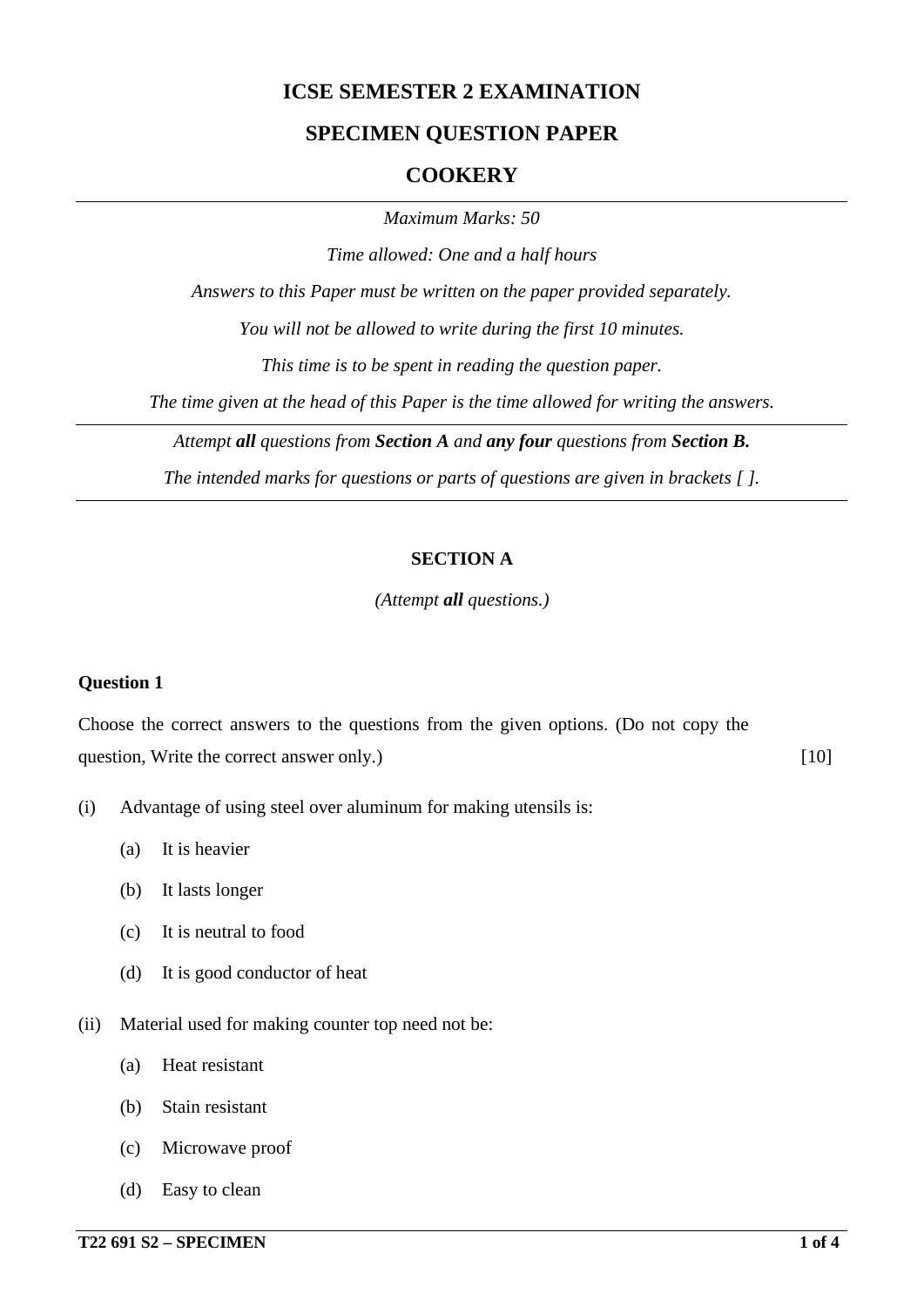- (iii) Wooden spoons are preferred over the metal ones for stirring because:
	- (a) They heat up well
	- (b) They provide a wooden flavor to the food.
	- (c) They do not scratch the vessels
	- (d) They do not react with the food
- (iv) For best ventilation in the kitchen the windows should be:
	- (a) Next to each other on the same wall
	- (b) Covered with net
	- (c) Protected with iron grill
	- (d) Placed across on two different walls
- (v) Which of the following is a disadvantage of a one-wall kitchen design?
	- (a) Work triangle is formed
	- (b) The work centers are too close
	- (c) There is extra counter space
	- (d) There is more storage space
- (vi) In which of the following work center should we store Kitchen garbage bins and attach drain boards?
	- (a) Preparation center
	- (b) Service center
	- (c) Storage center
	- (d) Washing center
- (vii) The ceiling of the kitchen should have carvings and decorations.
	- (a) True
	- (b) False
- (viii) Which of the following material is best suited for making Microwave cookware?
	- (a) Aluminum
	- (b) Glass
	- (c) Copper
	- (d) Steel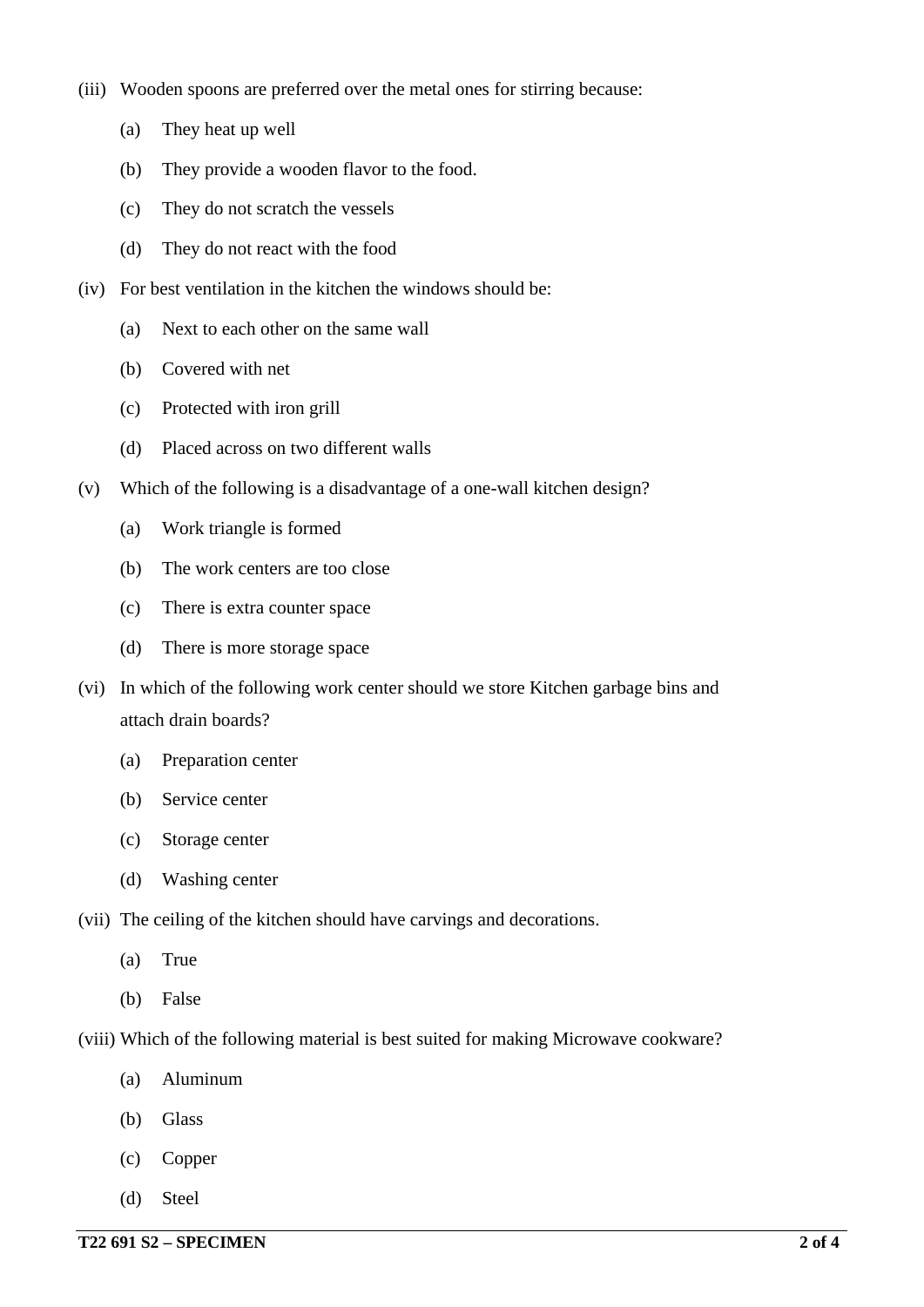- (ix) Steel vessels are lined with copper bottom to:
	- (a) Give it an attractive look
	- (b) Make it slightly more heavy and durable
	- (c) Cook food faster without burning or sticking
	- (d) Prevent steel from damage
- (x) Most commonly used material for making kitchen platform is:
	- (a) Stone
	- (b) Copper
	- (c) Iron
	- (d) None of the above

### **SECTION B**

## *(Answer any four questions from this Section.)*

### **Question 2**

| (i)  | What measures shall one take to prevent the entry of cockroaches in the kitchen? | $\lceil 2 \rceil$ |
|------|----------------------------------------------------------------------------------|-------------------|
| (ii) | Explain the interspace relationship between the three major work centers of the  |                   |
|      | kitchen.                                                                         | $\lceil 2 \rceil$ |
|      | (iii) How does one maintain efficiency of nonstick cookware? (Three points)      | [3]               |
| (iv) | How does one clean plastic ware like water bottles and lunch box? (Three points) | [3]               |

## **Question 3**

| (i)   | What should one consider while deciding the size of the kitchen?                  |       |
|-------|-----------------------------------------------------------------------------------|-------|
| (ii)  | Name four cutting equipment used in the kitchen.                                  | $[2]$ |
| (iii) | What are the important features of the cooking area of a kitchen? (Three points)  | $[3]$ |
| (iv)  | A carefully used pressure cooker can last for many years. What precautions should |       |
|       | one take while using pressure cooker? (Three points)                              |       |